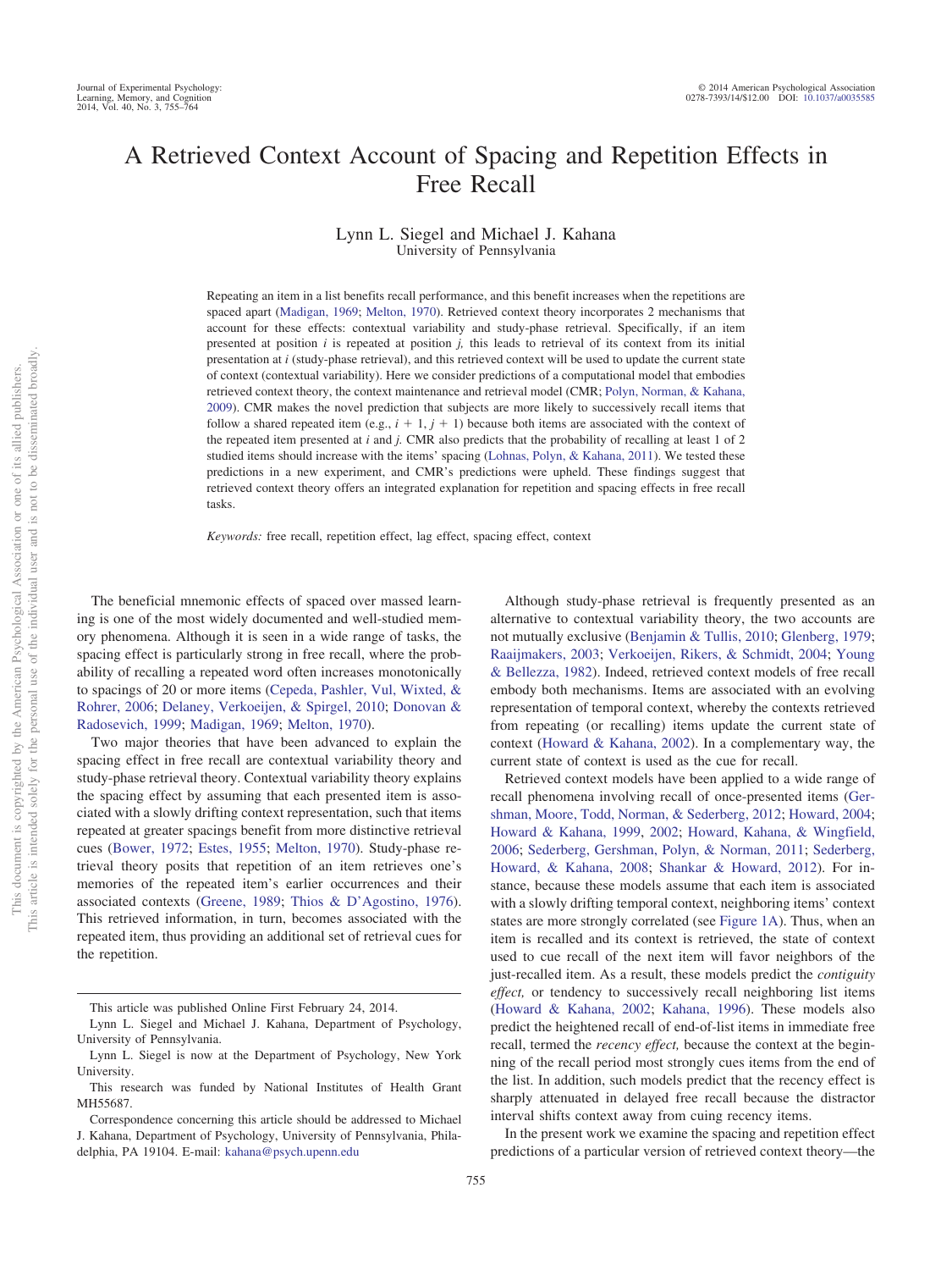

<span id="page-1-0"></span>*Figure 1.* Context representations associated with lists of once-presented and twice-presented items according to retrieved context theory. Each number represents the serial position of a presented item, and below the number is a one-dimensional (grayscale) depiction of context (similar context states appear as similar shades of gray). Serial positions in bold italic indicate that the same item is presented at both positions. A. List of once-presented items. Context changes slowly with each presented item. B. List of once-presented items with a single massed repetition. The item repeated at Position 6 is associated with the retrieved context from its first presentation at Position 5. This item is more likely to be recalled because it is associated with two retrieval cues. C. List of once-presented items with a single spaced repetition. The context of the item repeated at Position 8 is an amalgam of the retrieved context from Position 5 (left context representation under the bracket) and the slowly drifting context state (right context). The context at Position 9 is thus more similar to the context at Position 5 than in the case of a list of once-presented items (e.g., Panel A).

context maintenance and retrieval model (CMR; [Polyn, Norman,](#page-9-2) [& Kahana, 2009\)](#page-9-2). Going beyond the analysis of well-established repetition effects, we show that CMR makes specific predictions concerning the way item repetition will influence the organization of recall, as described below. Finally, we report a new experiment that aims to test these predictions.

# **Simulating Repetition and Spacing Effects in the Context Maintenance and Retrieval Model**

We first examine whether the CMR model produces the qualitative effects of repetition and spacing observed in many free recall experiments. We then turn to novel predictions of the CMR model concerning recall in lists with repeated items. Rather than fitting CMR to a particular data set, we assessed the model's predictions for standard parameter values reported in previous work (see [Table](#page-1-1) [1\)](#page-1-1). Before reporting the simulation results, we describe the structure of the model in more detail, including the major equations that govern memory encoding and retrieval.

# **Model Structure**

According to CMR, the vector representations of items (denoted  $f_i$ ) and context (denoted  $c_i$ ) interact through associative matrices  $(M^{FC}$ and  $M^{CF})$  that are updated according to a standard Hebbian learning rule, such that  $\Delta M^{FC} = \mathbf{c}_i \mathbf{f}_i^{\top}$  and  $\Delta M^{CF} = \mathbf{f}_i \mathbf{c}_i^{\top}$ . The relative contribution of the updated associations to the preexisting associations is determined by a parameter  $\gamma_{FC}$ . As explained in [Polyn et al. \(2009\),](#page-9-2) the model embeds the semantic associations between items in the initial values of the context-to-item associative matrix, which are determined using latent semantic analysis [\(Landauer & Dumais, 1997\)](#page-9-15). CMR assumes a primacy gradient of attention such that the change in  $M^{FC}$  is scaled by  $\phi_i$ , which is greatest for early list items (all else being equal) and decreases exponentially to an asymptotic value over the course of list presentation,  $\phi_i = \dot{\phi}_s e^{-\phi d(i-1)} + 1$ , where  $\phi_s$  and  $\phi_d$  are model parameters.

When an item *i* is presented to the model (irrespective of whether it is being presented for the first or second time in a list), it creates a new input to context,

$$
\mathbf{c}_i^{\mathbf{IN}} = \frac{M^{FC}\mathbf{f}_i}{\|M^{FC}\mathbf{f}_i\|}.
$$
 (1)

Context evolves according to the equation

$$
\mathbf{c}_i = \rho_i \mathbf{c}_{i-1} + \beta \mathbf{c}_i^{\mathbf{IN}},\tag{2}
$$

where  $\rho_i$  is defined such that  $||\mathbf{c}_i|| = 1$ . Context is a weighted sum of contextual states, and recent states dominate the representation.  $\beta$  is a model parameter that determines how much  $\mathbf{c}_i$  changes with each studied item. The rate of context updating can differ between encoding and recall events ( $\beta_{\text{enc}}$  and  $\beta_{\text{rec}}$ , respectively). To simulate delayed free recall, we assume that **c** further evolves according to Equation 2 as subjects engage in a distracting mental

<span id="page-1-1"></span>Table 1

*Parameter Values Used for the Simulations of the Context Maintenance and Retrieval (CMR)*

| Parameter                      | Value |
|--------------------------------|-------|
| $\beta_{\text{enc}}$           | 0.745 |
|                                | 0.357 |
| $\beta_{rec}$<br>$\gamma^{FC}$ | 0.581 |
| S                              | 1.80  |
| к                              | 0.091 |
| λ                              | 0.375 |
| η                              | 0.182 |
| $\tau$                         | 0.242 |
| $\phi_s$                       | 5.39  |
| $\phi_d$                       | 1.41  |
| $\beta_{\rm dist}$             | 0.976 |

*Note*. Except for  $\beta_{dist}$ , these are the best fit parameter values of CMR reported in [Polyn et al. \(2009\),](#page-9-2) originally determined for free recall data from [Murdock \(1962\).](#page-9-16) This immediate free recall study did not require a value of  $\beta_{dist}$ , which we set from delayed free recall simulations of a predecessor of CMR, the temporal context model with accumulators [\(Se](#page-9-12)[derberg et al., 2008\)](#page-9-12). enc = encoding; rec = recall;  $FC = item-to-context;$  $dist =$  distractor.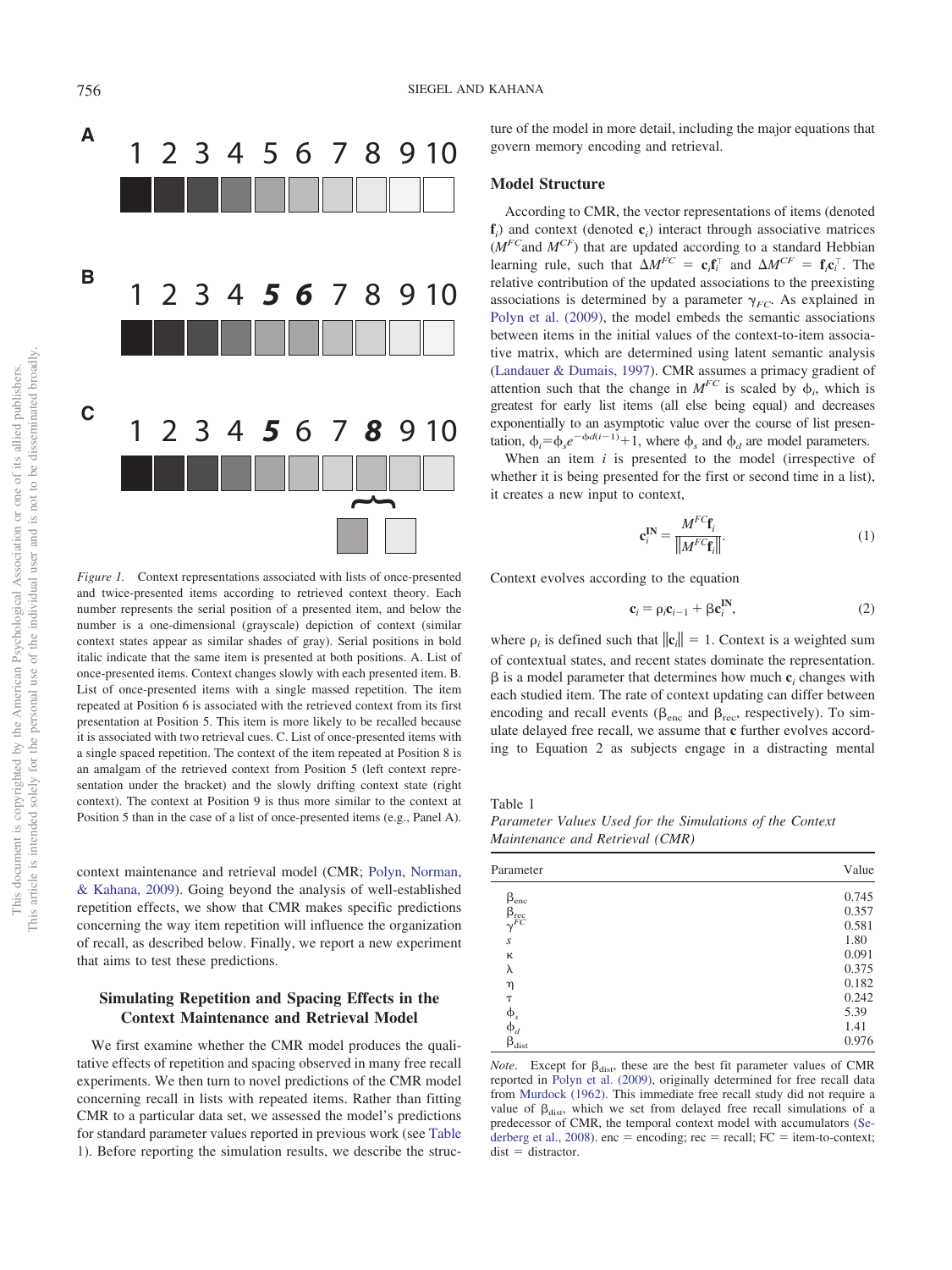activity. In this case, we consider the distractor to be a single orthogonal item with a value of  $\beta_{dist}$  to determine the change in **c**.

At the time of recall, cuing with  $\mathbf{c}_i$  retrieves a vector  $\mathbf{f}^{\mathbf{IN}} = M^{CF} \mathbf{c}_i$ . To determine which item the model recalls, **f IN** serves as the input to a leaky, competitive accumulation process [\(Usher & McClel](#page-9-17)[land, 2001\)](#page-9-17) whose value at time step *t* is determined by

$$
x_{t} = (1 - \tau \kappa - \tau \lambda N)x_{t-1} + \tau \mathbf{f}^{IN} + \varepsilon,
$$
  
\n
$$
\varepsilon \sim \mathcal{N}(0, \eta),
$$
  
\n
$$
x_{t} \rightarrow max(x_{t}, 0).
$$
\n(3)

Each element of  $\mathbf{x}_t$  corresponds to an element in  $\mathbf{f}^{\mathbf{IN}}$ .  $\tau$  is a time constant,  $\kappa$  is a leak parameter,  $\eta$  is a noise parameter, and  $\lambda$  is a parameter that controls lateral inhibition, by scaling the strength of an inhibitory matrix **N** which connects each accumulator to all of the others except itself.

This process runs iteratively until one of the accumulating elements crosses a threshold or until the recall period is over. When an item wins the recall competition, it is re-presented to the model, updating context according to Equation 2. The updated state of context activates a different set of features on **f IN**, and the recall competition begins again.

#### **Results**

To evaluate spacing and repetition predictions of CMR, we simulated a delayed free recall experiment involving two sets of lists: control lists of once-presented items and mixed lists that contained both once-presented and repeated items. Each list contained 40 unique positions. In the control lists a unique item occupied each position. In the mixed lists six pairs of repeated items were mixed among 28 once-presented items. Across lists there were an equal number of item pairs repeated at spacings of  $\text{lag } \in \{0, 1, 2, \ldots, 8\},$  where lag is defined as the number of intervening items between an item's repetitions. We used the CMR parameter values obtained by [Polyn et al. \(2009\)](#page-9-2) in their simulation of [Murdock's \(1962\)](#page-9-16) classic serial position effect data. To attenuate potential effects of recency, we simulated a brief arithmetic distractor task following list presentation using the  $\beta_{\text{dist}}$ parameter reported in [Sederberg et al.'s \(2008\)](#page-9-12) simulation of delayed and continual distractor free recall. To obtain stable predictions, we ran the model on 8,400 lists (equally divided between the two list conditions).

We first considered CMR's predictions of well-established repetition effects. CMR predicts higher recall probability for massed repetitions (recall probability  $= 0.76$ ) than for once-presented items (recall probability  $= 0.37$ ; [Madigan, 1969;](#page-9-0) [Melton, 1970\)](#page-9-1). CMR also predicts the spacing and lag effects, as recall probability for spaced items increases with lag (see [Figure 2\)](#page-2-0). For this analysis, we controlled for serial position effects that may artificially give rise to the lag effect owing to the tendency for spaced items to occupy more favorable serial positions. We generated as many trials as the simulated data by matching the recall probability of each item to the serial position curve. On a given trial, the recall probability of each item was calculated randomly and independently. In [Figure 2,](#page-2-0) we show CMR's predictions of recall probability subtracting out the expected recall probability based on the randomly generated lists. Because the randomized recall probabilities are usually larger than the observed recall probabilities, for



<span id="page-2-0"></span>*Figure 2.* The context maintenance and retrieval model (CMR) predicts the spacing and lag effects in mixed lists. These lists contain a mixture of once-presented items, massed items (repeated at  $lag = 0$ ), and spaced items (here, divided by short, medium, and long lags).

illustrative purposes we added the mean marginal probability to each value.

CMR predicts the repetition effect because it assumes that the second presentation of an item leads to the retrieval of the context from its first presentation (compare [Figures 1A](#page-1-0) and [1B\)](#page-1-0). In this way, a repeated item is associated with an amalgam of two context states (each of which can serve as an effective retrieval cue for that item) and a once-presented item is only associated with one context state. CMR predicts the advantage for items repeated with larger spacing because the context retrieved from an item's first presentation will be more distinct from the current context. For instance, whereas in [Figure](#page-1-0) [1B](#page-1-0) the repeated item's retrieved context is the previous context state, for the spaced item in [Figure 1C](#page-1-0) the retrieved context is more distinct from the current context state, and thus in the latter case the repeated item benefits from being associated with two contexts which are more distinctive from each other.

Given that the probability of recalling an item repeated in positions *i* and *j* is equivalent to the probability of recalling either the occurrence of the item in position *i* or the occurrence of the item in position *j,* contextual variability predicts that the probability of recalling either of two once-presented items in positions *i* and *j,* termed the *OR score,* should increase with their spacing  $|i - j|$  [\(Lohnas, Polyn, & Kahana,](#page-9-3) [2011;](#page-9-3) [Ross & Landauer, 1978\)](#page-9-18). Whereas contextual variability theory and study-phase retrieval both contribute to the spacing effect, only contextual variability contributes to this property of once-presented items. In a meta-analysis of six free-recall studies containing lists of once-presented items, [Lohnas et al. \(2011\)](#page-9-3) showed that OR scores reliably increase with lag. Here we assess whether CMR predicts this result by probing CMR's predictions of OR scores in control lists. We controlled for serial position effects in an analogous way to the lag analysis. We generated recall trials from CMR's simulated data with the same distributions of recall probabilities as CMR's simulated serial position curve for control lists. Recall of each item was calculated randomly and independently across trials. We present CMR predictions of the OR scores minus the expected OR scores from the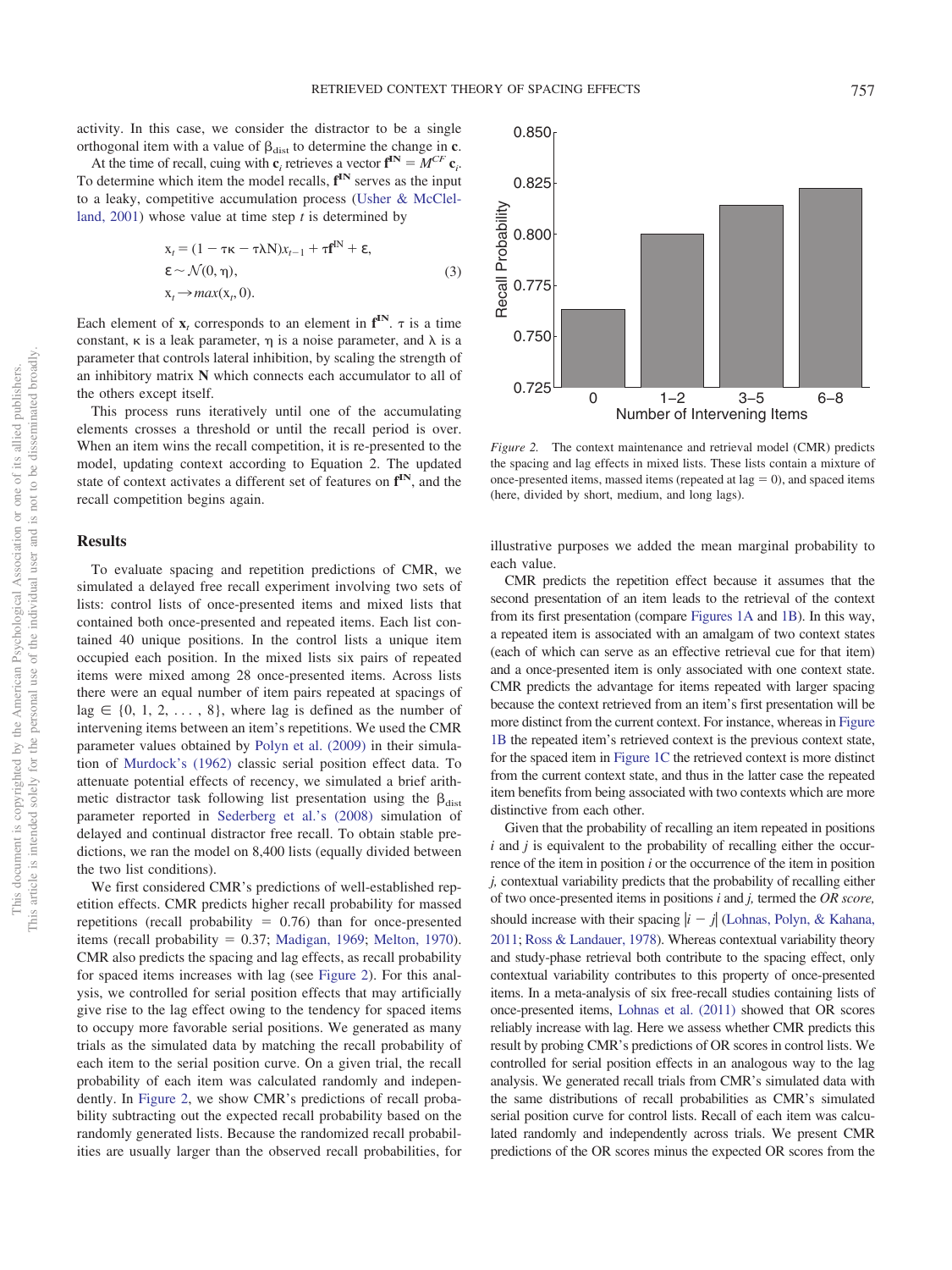

<span id="page-3-0"></span>*Figure 3.* The context maintenance and retrieval model (CMR) predicts the OR score effect. CMR predicts that the probability of recalling one item or the other (OR score) increases with the number of items intervening between their presentations. Open squares: OR scores for once-presented items in control lists. Filled squares: OR scores for once-presented items in mixed lists.

randomized lists. [Figure 3](#page-3-0) shows this difference with the mean value of the random lists added back at each lag. For control lists (open squares), CMR predicts that the OR score for successively presented items should be less than that of spaced once-presented items, because the context states of spaced items are less highly correlated [\(Figure](#page-1-0)  $1A$ 

Given CMR's accurate prediction of OR scores in control lists, we next considered a novel prediction of CMR: OR scores of once-presented items in mixed lists. In contrast to control lists, the presentation of repeated items leads to retrieval of prior experimental contexts, and thus the assumption of strict contextual variability no longer applies in mixed lists. For instance, consider the list of items in the mixed list represented in [Figure 1C.](#page-1-0) Because Item 5 is repeated at serial position 8, this retrieves the associated context from Item 5, which includes the context from Item 4. As a result, the context from Item 9 is more similar to the context of Item 4 than of Item 7. This is not the case in the presentation of once-presented items as in [Figure 1A:](#page-1-0) the context of Item 9 is less similar to the context of Item 4 than of Item 7. Thus, in general context does not strictly drift the same for each presented item (with respect to [Figure 1C,](#page-1-0) context does not progress perfectly from black to white), and so the similarity in contexts between two items may not strictly decrease with lag. Nonetheless, as shown in [Figure 3](#page-3-0) (filled squares), CMR predicts that the OR score should increase with lag in mixed lists.

Last, we considered a novel prediction of CMR regarding neighbors of repeated items in mixed lists. According to CMR, the context associated with a repeated item includes the context associated with its earlier presentation. As such, the context after the second presentation of a repeated item is more similar to the context after the first presentation than would be expected in the case of nonrepeated items. Furthermore, the context at the time of test will be more similar to both repetitions than would be the case for a list

with nonrepeated items (e.g., compare the context for the item repeated at Position 8 in [Figure 1C](#page-1-0) to the context of the corresponding item in [Figure 1A\)](#page-1-0). The retrieved context assumption of CMR thus increases the associative strength between the second occurrence of an item (and its neighbors) with the neighbors of the first occurrence of the item. For instance, when contrasted with the corresponding items in [Figure 1A,](#page-1-0) in [Figure 1C](#page-1-0) the items in serial positions 9 and 10 have contexts that are more similar to Items 6 and 7, due to the item repeated at serial position 8. Thus, if an item is repeated at positions *i* and *j,* then CMR predicts that items presented after  $j$  (i.e.,  $j + 1$ ,  $j + 2$ ) should share more similar context states to items presented after  $i$  ( $i + 1$ ,  $i + 2$ ).

To test CMR's novel prediction, we considered transitions between items following a shared repeated item. We calculated the proportion of those items recalled in  $S_i = \{j + 1, j + 2\}$  of which CMR then recalled an item in the set  $S_i = \{i + 1, i + 2\}$ . We also calculated the proportion of recalls *Si* of which CMR then transitioned to an item in the set  $S_j$ . We calculated the proportion of transitions for each of lags  $j - i \geq 4$ , and [Figure 4](#page-3-1) shows the mean percentage of transitions across these lags. To estimate the proportion of transitions that CMR would make at these lags in the absence of repeated items, we considered transitions in control lists matched to the same serial positions considered in the mixed lists. We matched these serial positions to 100 random shuffles of the control lists and took the mean across the reshuffled data sets. In [Figure 1,](#page-1-0) we would consider the transitions between  $S_i = \{9, 10\}$ ;  $S_i = \{6, 7\}$  in C as the actual transitions, and transitions between



<span id="page-3-1"></span>*Figure 4.* The context maintenance and retrieval model (CMR) predicts that subjects are more likely to make transitions between items that follow a shared repeated item. Left bar: The percentage of transitions made between items that follow the presentation of the same repeated item. That is, if an item was presented at positions *i* and *j,* and if one of the items was recalled from either  $S_i = \{j + 1, j + 2\}$  or  $S_i = \{i + 1, i + 2\}$ , we counted the percentage of times that a transition was then made to one of the items in the complementary sets  $S_i$  or  $S_j$ , respectively. Right bar: The percentage of transitions expected by chance. For 100 reshuffled data sets, repeated items in control lists were matched to the same serial positions as the repeated items in mixed lists and the percentage of transitions were counted.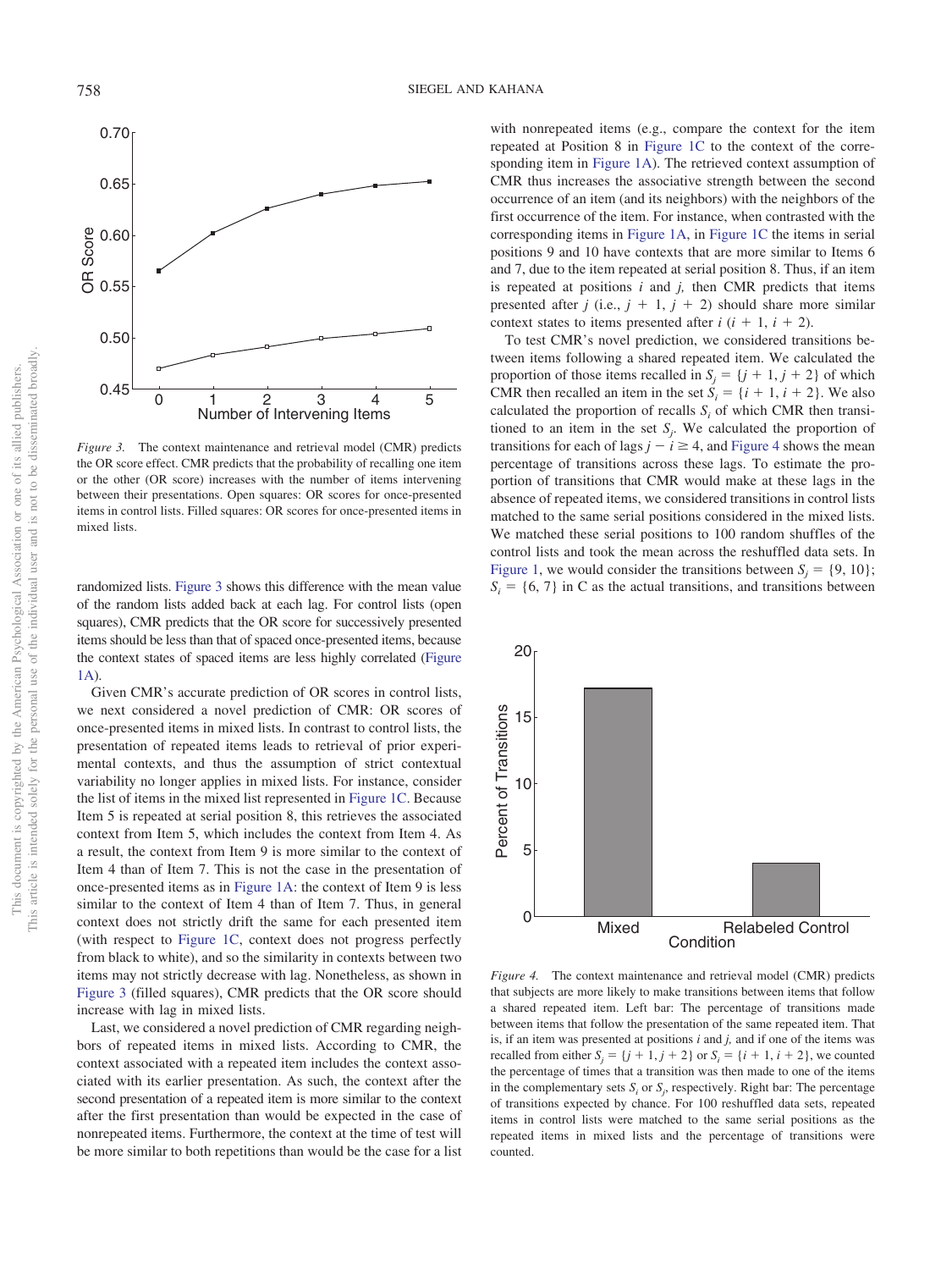$S_i = \{9, 10\}; S_i = \{6, 7\}$  in A could be considered a sample baseline condition. CMR predicts many more transitions between items that follow repeated items than expected by their yoked controls (17% vs. 4%; [Figure 4\)](#page-3-1).

#### **Experiment**

We designed an experiment to assess CMR's novel predictions concerning OR scores in mixed lists and the increased percentage of transitions between items that follow the same repeated item.

# **Method**

Across four sessions, 35 subjects performed delayed free recall of 48 lists. Subjects were University of Pennsylvania undergraduates, graduates, and staff, ages 18 –32. List items were drawn from a pool of 1,638 words taken from the University of South Florida free association norms [\(Nelson, McEvoy, & Schreiber,](#page-9-19) [2004;](#page-9-19) [Steyvers, Shiffrin, & Nelson, 2004,](#page-9-20) available at [http://memory](http://memory.psych.upenn.edu/files/wordpools/PEERS_wordpool.zip) [.psych.upenn.edu/files/wordpools/PEERS\\_wordpool.zip\)](http://memory.psych.upenn.edu/files/wordpools/PEERS_wordpool.zip). Within each session, words were drawn without replacement. Words could repeat across sessions so long as they did not repeat in two successive sessions. Words were also selected to ensure that no strong semantic associates co-occurred in a given list—that is, the semantic relatedness between any two words on a given list, as determined using Word Association Space [\(Steyvers et al., 2004\)](#page-9-20), did not exceed a threshold value of 0.55.

Subjects encountered four different types of lists: (a) control lists that contained all once-presented items; (b) pure massed lists containing all twice-presented items; (c) pure spaced lists consisting of items presented twice at lags 1– 8, where lag is defined as the number of intervening items between a repeated item's presentations; and (d) mixed lists consisting of once-presented, massed and spaced items. Within each session, subjects encountered three lists of each of these four types. In each list there were 40 presentation positions, such that in the control lists each position was occupied by a unique list item; in the pure massed and pure spaced lists, 20 unique words were presented twice to occupy the 40 positions. In the mixed lists, 28 once-presented and six twice-presented words occupied the 40 positions. In the pure spaced lists, spacings of repeated items were chosen so that each of the lags 1– 8 occurred with equal probability. In the mixed lists, massed repetitions (lag  $= 0$ ) and spaced repetitions (lags 1–8) were chosen such that each of the 9 lags of  $0-8$  were used exactly twice within each session. The order of presentation for the different list types was randomized within each session. For the first session, the first four lists were chosen so that each list type was presented exactly once. An experimenter sat in with the subject for these first four lists, though no subject had difficulty understanding the task.

A pilot study had us concerned that subjects might be confused as to whether repeated items should be recalled twice in the recall period. To prevent our free recall study from simultaneously being a judgment of frequency task, we notified subjects of our repetition manipulation at the beginning of the experiment. Specifically, each subject read the following text on the computer screen, and the experimenter verified that the subject understood the instruction:

Within each list, you may notice that some or all words are presented twice. In other lists, you may notice that some or all words are presented only once. You only need to say each word once during the recall period, even if it was presented more than once on the list.

Prior to the start of each list, a 1,500-ms blank screen followed by a 1,000-ms fixation cross indicated the start of the list. Each word was presented on the screen for 2 s, followed by an 800-ms interstimulus interval. Subjects were instructed to focus on each word as it appeared on the screen, keeping in mind that they would later attempt to recall as many words as possible from the just-presented list in any order. Following presentation of the last item, subjects performed 30 s of arithmetic problems of the form  $A + B + C = ?$ , where *A*, *B* and *C* were positive, single-digit integers. Subjects were encouraged to solve each problem as quickly and as accurately as possible. In addition to the base rate of \$15, subjects were given a bonus of up to \$15 based on the number of correctly solved problems across distraction intervals. Because the amount of time devoted to the math problems was fixed, subjects might have been presented with, but not have responded to, a problem at the end of the distraction interval. Following this distractor task, a tone lasting for 1 s indicated the start of the 90-s recall period. Subjects gave vocal responses that were digitally recorded and processed offline; they were encouraged to attempt recall throughout the duration of the period.

# **Results**

[Figure 5](#page-4-0) shows the serial position curves for each list type. In addition to the mixed lists and pure once-presented lists simulated with CMR, in this new experiment we included an additional manipulation to control for the possibility that in mixed



<span id="page-4-0"></span>*Figure 5.* Recall probability as a function of serial position and list type. Open squares: Control lists of once-presented items. Filled squares: Oncepresented items in mixed lists. Open circles: Pure massed lists (recall probability for an item in an even serial position *n* is the same as the recall probability for an item in the corresponding odd serial position  $n - 1$ , and so for clarity only the odd serial positions from this list type are shown). Open triangles: Pure spaced lists.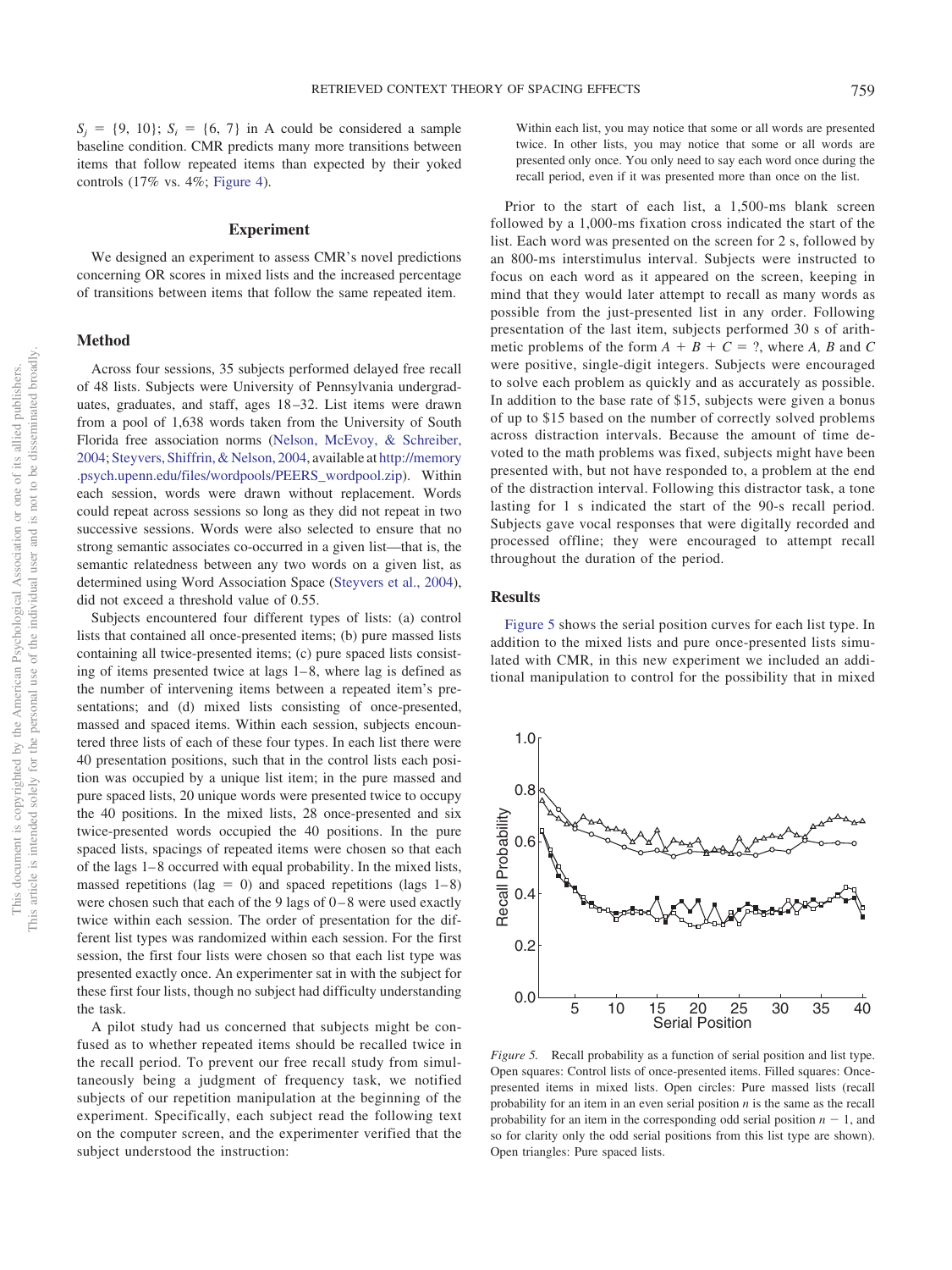lists, subjects may "borrow" time from the second presentation of massed items to rehearse spaced items, leading to elevated recall of the latter. If so, then any observed spacing effect could merely reflect a *rehearsal borrowing* strategy rather than an underlying property of the memory system (for a review, see [Delaney et al., 2010\)](#page-8-1). In our experiment we included pure massed lists and pure spaced lists, a common method to consider spacing effects unadulterated by rehearsal borrowing [\(De](#page-8-10)[laney & Verkoeijen, 2009;](#page-8-10) [Hall, 1992;](#page-8-11) [Kahana & Howard,](#page-9-21) [2005;](#page-9-21) [Toppino & Schneider, 1999\)](#page-9-22). CMR has no mechanism for rehearsal borrowing strategies and thus this concern only arises in our experimental data. The design of the mixed lists and pure once-presented lists in the experiment were identical to those for CMR simulations.

The arithmetic distractor task attenuated the recency effect, as determined by regressing the recall probability on serial position for the four terminal list items. The distribution of the recency slopes was not reliably greater than zero for any of the list types (Bonferroni corrected  $p > .2$ ). To further rule out contributions of serial position effects, we used the same control analyses as described in the CMR results section. First we generated recall sequences based on the distributions of recall probabilities, where recalls were random and independent across items. Because there were many fewer experimental than simulated trials, we generated 100 times as many trials as the observed data. We then calculated the repetition and spacing effects from the randomized recall sequences. In the statistical analyses reported below we subtracted the randomized values from the observed values. Because these differences are usually less than zero, in [Figure 6](#page-5-0) we present the differences with the mean random list value added to each observed value.

Consistent with previous research, the probability of recall was higher for massed items than once-presented items,  $t(34)$  =



<span id="page-5-0"></span>*Figure 6.* Replication of spacing and lag effects. Recall probability of repeated items in lists containing a mixture of once-presented items, massed items (repeated at lag  $= 0$ ) and spaced items (repeated with lags 1– 8). There is a significant recall advantage for recall of spaced items over massed items (the spacing effect), and recall probability correlates with lag for spaced items.

6.23,  $p < .001$ , demonstrating a repetition effect. [Figure 6](#page-5-0) shows recall probability as a function of spacing for items in mixed lists. Subjects also exhibited a spacing effect, reflected as a lower probability of recall for massed items in comparison to repeated items with  $\log$  > 0,  $t(34) = 3.80$ ,  $p < .001$ .

To evaluate the reliability of the lag effect in the experimental data, we computed the correlation between lag and recall probability for each subject, controlling for serial position effects. In both the pure and mixed lists, the distribution of correlations across subjects was reliably greater than zero (pure:  $r = .25, p < .001$ ; mixed:  $r = .21, p < .001$ ). Although this effect has been reported previously (e.g., [Delaney & Verkoei](#page-8-10)[jen, 2009;](#page-8-10) [Glenberg, 1979;](#page-8-7) [Greene, 1989;](#page-8-5) [Kahana & Howard,](#page-9-21) [2005;](#page-9-21) [Madigan, 1969;](#page-9-0) [Melton, 1970;](#page-9-1) [Toppino & Schneider,](#page-9-22) [1999;](#page-9-22) [Verkoeijen & Delaney, 2008\)](#page-9-23), it is not always observed [\(Delaney & Verkoeijen, 2009;](#page-8-10) [Hall, 1992;](#page-8-11) [Toppino & Gracen,](#page-9-24) [1985;](#page-9-24) [Underwood, 1969;](#page-9-25) [Verkoeijen & Delaney, 2008;](#page-9-23) [Waugh,](#page-9-26) [1970\)](#page-9-26).

We next examined CMR's predictions concerning OR scores of once-presented items. Analogous to our control for serial position effects of repeated items, we determined OR scores from randomized recall sequences with recall probabilities matched to the serial position curve of control lists. We subtracted the OR scores based on these randomized recall sequences from the observed OR scores, and for illustrative purposes added the mean randomized OR score at each lag. Consistent with previous work [\(Lohnas et al., 2011\)](#page-9-3) and the predictions of the CMR model, we found a significant correlation between OR score and lag in lists of once-presented items, termed the *OR score effect* ( $r = .73$ ,  $p < .001$ ; [Figure 7\)](#page-6-0). As predicted by CMR [\(Figure 3\)](#page-3-0), we also found a significant OR score effect for once-presented items in mixed lists  $(r = .52, ...)$  $p < .001$ ). In addition, we found a significant OR score effect in massed lists when we treated the presentation of each massed item as a single presentation ( $r = .56$ ,  $p < .001$ ). Although the difference between lag = 0 and lag = 1 contributed substantially to these correlations [\(Figure 7\)](#page-6-0), the OR score effect was still reliable after excluding lag  $= 0$  from the analysis (oncepresented lists:  $r = .53$ ,  $p < .001$ ; mixed lists:  $r = .41$ ,  $p <$ .001; massed lists:  $r = .38$ ,  $p < .001$ ). These analyses indicate that contextual variability can contribute to recall performance in both pure and mixed repetition lists.

In CMR, contextual variability contributes to both OR score and contiguity effects. The degree to which a subject exhibits a contiguity effect can be quantified by a temporal clustering score [\(Polyn et al., 2009;](#page-9-2) [Sederberg, Miller, Howard, & Kahana, 2010\)](#page-9-27). A clustering score is calculated by determining the absolute value of the lags between the serial positions of the just-recalled word and the set of not-yet-recalled words at each output position. The observed lag is then ranked amongst all possible absolute lags, and this ranking is normalized on a scale from 0 to 1. Specifically, of all possible rankings, the highest ranking is set to 0 and the lowest ranking is set to 1, and the other ranking values are set on a linear scale between the two values. In general, a subject who exhibits stronger temporal organization will make more recall transitions with lower lags and thus higher rankings, and as a result produce a higher temporal clustering score. [Lohnas et al. \(2011\)](#page-9-3) found that subjects who exhibited stronger contiguity effects generally exhibited larger OR score effects, thus implicating contextual variability

0.60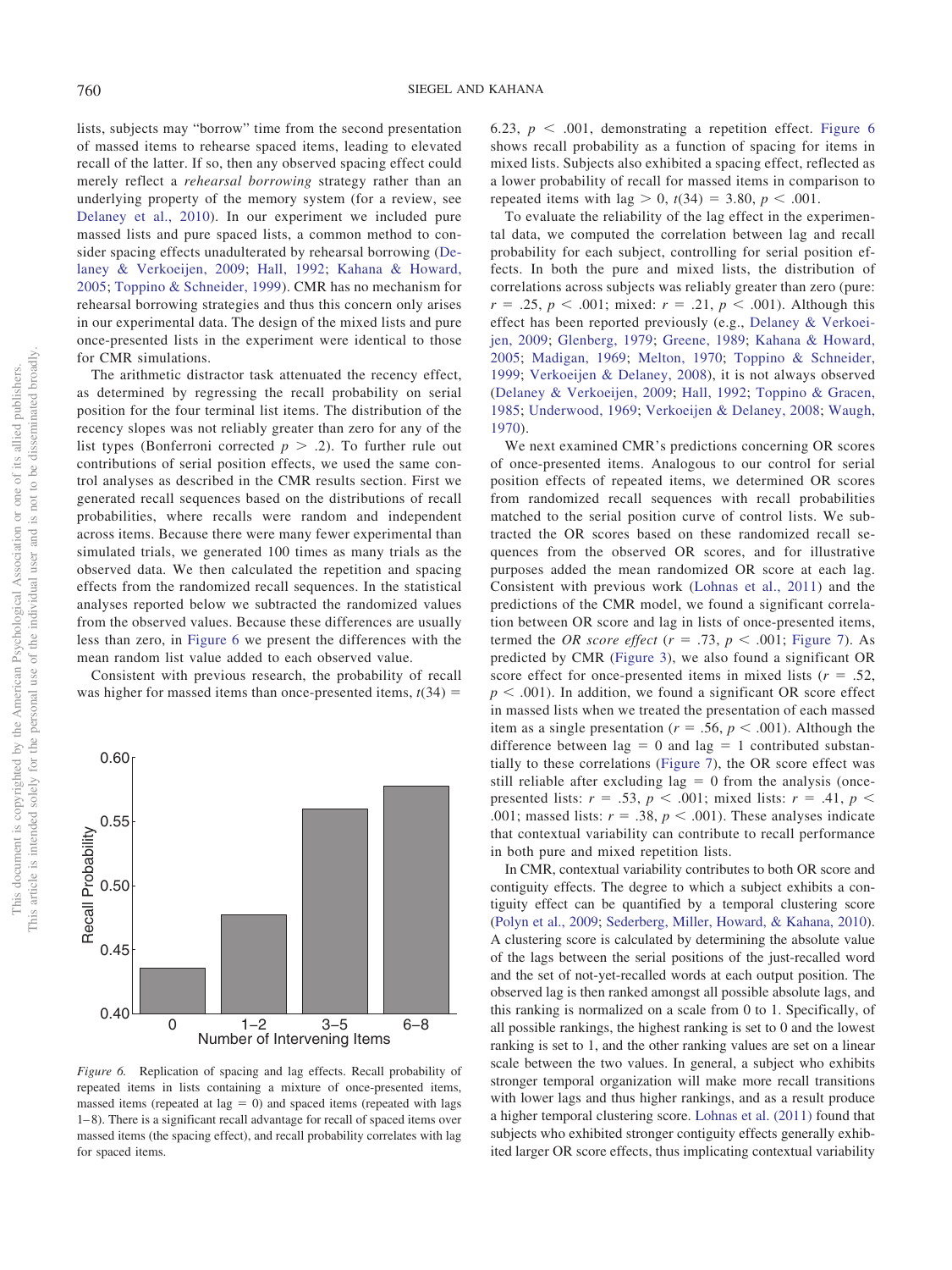

<span id="page-6-0"></span>*Figure 7.* The OR score effect in control and mixed lists. The probability of recalling one item or the other (OR score) increases with the number of items intervening between their presentations. Open squares: control lists of once-presented items. Filled squares: Once-presented items in mixed lists.

as a factor that influences both measures. Here we consider the relationship between these two measures.<sup>1</sup>

For each list type, the temporal clustering scores are reliably greater than those expected by chance yet are less than perfect (all Bonferroni corrected  $p < .001$ ). Retrieved context models were originally developed to explain contiguity effects in lists of oncepresented items. The present finding of contiguity effects in mixed lists, along with previous findings of contiguity effects in pure spaced lists [\(Kahana & Howard, 2005\)](#page-9-21), raises the question of whether CMR predicts this contiguity effect in lists with repeated items. Using the same parameters and simulation lists as described above, we found that CMR predicts contiguity effects in mixed lists as well as in pure once-presented lists, at levels comparable to the data (CMR: 0.76, 0.64, data: 0.70, 0.72, respectively; see also [Polyn et al., 2009\)](#page-9-2).

Next, we quantified the relationship between the OR score effect and the contiguity effect by calculating the across-subject correlation (combined across once-presented and massed lists; [Lohnas](#page-9-3) [et al., 2011\)](#page-9-3). This reliable correlation ( $r = .38$ ,  $p < .05$ ) suggests that subjects who encode items according to the assumption of contextual variability (and thus in accordance with CMR) exhibit stronger temporal organization during recall.

Because the study-phase retrieval mechanism applies only to repeated items, CMR assumes that only contextual variability influences the OR score effect of once-presented items, and that both study-phase retrieval and contextual variability contribute to the spacing effect. Thus, just as we used the temporal clustering score to discern the contribution of contextual variability to OR scores, which consider two items presented once, we can similarly consider the correlation between temporal clustering scores and recall probability of repeated items, which consider one item presented twice. If contextual variability was the only underlying factor driving spacing effects, then we would also expect to see a positive correlation between the lag effect and temporal clustering scores. However, we did not find a significant correlation between these two measures (combined across mixed and pure spaced lists;  $r = .02$ ,  $p > .8$ ). This nonsignificant correlation would be difficult to explain by assuming that subjects use different temporal clustering strategies across list types, as there is a strong correlation between the clustering score collapsed across control and pure massed lists and the clustering score collapsed across mixed and pure spaced lists  $(r = .71, p < .001)$ .

Given that subjects exhibit significant temporal clustering in lists containing repeated spaced items, yet the degree to which they exhibit temporal clustering does not correlate with the spacing effect, a factor other than contextual variability must also influence the spacing effect. Thus, the lack of a correlation is consistent with the hypothesis that study-phase retrieval interacts with contextual variability to give rise to the spacing effect, as implemented in CMR (see also [Benjamin & Tullis, 2010;](#page-8-6) [Glenberg, 1979;](#page-8-7) [Ver](#page-9-6)[koeijen et al., 2004;](#page-9-6) [Young & Bellezza, 1982\)](#page-9-7).

Finally, we assessed CMR's prediction concerning transitions between items that follow the same repeated item. When an item initially presented in serial position *i* is also presented at serial position *j,* according to CMR the context associated with the presentation at *i* will be retrieved for the presentation at *j* [\(Figure](#page-1-0) [1C\)](#page-1-0). Because this retrieved context is incorporated into the current context representation, the context from the presentation at *i* becomes partially associated with  $j + 1$  and to a lesser extent  $j + 2$ . This contextual retrieval mechanism thus implies that items  $j + 1$ and  $j + 2$  should be associated with a similar context to that of items  $i + 1$  and  $i + 2$ . As such, transitions between items in positions  $S_i = \{j + 1, j + 2\}$  and  $S_i = \{i + 1, i + 2\}$  should be significantly elevated. For spaced items ( $lag \ge 4$ ) in mixed lists, we determined the proportion of times, given that a subject made a transition between an item from an item in  $S_i$  or  $S_j$ , that they would then transition to an item in  $S_j$  or  $S_i$ , respectively. To control for the proportion of transitions expected in the absence of repeated items, we assigned the same serial positions used in the mixed lists to corresponding items in the control lists. For each subject, we assigned these positions to 100 random shuffles of the control lists, and took the mean across lists to get a baseline expectation of remote transitions. We found that 34 out of 35 subjects make reliably more of these transitions in mixed lists than expected based on their matched transitions from relabeled control lists [\(Figure 8\)](#page-7-0), and across all subjects this effect is significant  $(t =$ 8.8,  $p < .001$ ).

<sup>&</sup>lt;sup>1</sup> For lists containing repeated spaced items, the lags for such items are ambiguous. For instance, the transition between an item presented in serial position 5 to an item presented in serial positions 3 and 9 could be considered a lag of  $-2$  or  $+4$ . For any transition with an ambiguous lag (i.e., a transition including a repeated item), we randomly selected the lag value from the set of possible lags. We calculated the temporal clustering score in this way for five replications of the data, and defined the mean across replications as the clustering score. Another complicating factor in this analysis is that there may be multiple potential recalls at a given minimum lag, and thus a particular lag may be included twice in a single transition. To obtain a fair measure of the effect of temporal clustering, as well as maintain a score for repeated items consistent with lists of oncepresented items, at each transition a lag could only be listed once in the rankings of possible lags.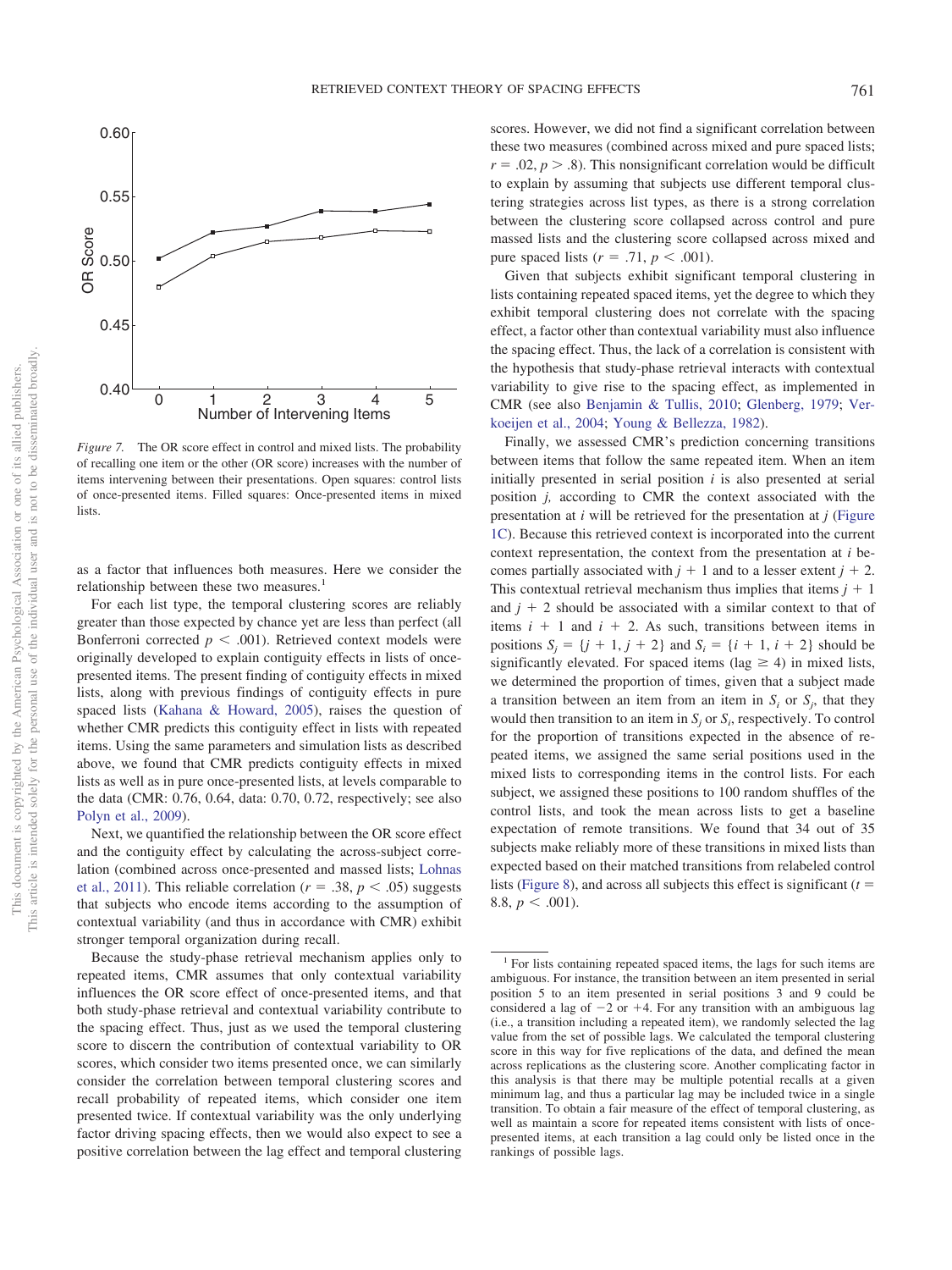

<span id="page-7-0"></span>*Figure 8.* Subjects are more likely to make transitions between items that follow a shared repeated item. Left bar: The percentage of transitions made between items that follow the presentation of the same repeated item. That is, if an item was presented at positions *i* and *j,* and if one of the items was recalled from either  $S_i = \{j + 1, j + 2\}$  or  $S_i = \{i + 1, i + 2\}$ , we counted the percentage of times that a transition was then made to one of the items in the complementary sets  $S_i$  or  $S_j$ , respectively. Error bar represents  $\pm 1$ standard error of the mean. Right bar: The percentage of transitions expected by chance. For 100 reshuffled data sets, repeated items in control lists were matched to the same serial positions as the repeated items in mixed lists and the percentage of transitions were counted.

## **Discussion**

The CMR [\(Polyn et al., 2009\)](#page-9-2) model embodies two theories of repetition effects: contextual variability and study-phase retrieval. CMR's assumption that the context of an item's first presentation is retrieved during its second presentation (study-phase retrieval) causes an item repeated in a list to be associated with two, rather than one, effective retrieval cues, thus increasing its chance of being recalled. Based on the assumption that context changes with each presented item (contextual variability), the distinctiveness of these retrieval cues increases with the number of items intervening between a repeated item's two presentations. Thus, CMR predicts that items repeated with larger spacings are more likely to be recalled. At very large lags, the contexts of a repeated item may be sufficiently different, such that increasing the lag even further may not improve recall. Indeed, at large lags increasing the spacing is sometimes detrimental (e.g., [Verkoeijen, Rikers, & Schmidt,](#page-9-28) [2005\)](#page-9-28). Here we consider CMR predictions of the reliable increase in recall probability for shorter spacings.

CMR makes the novel prediction that subjects are more likely to transition between items following a shared repeated item, even if such items are widely separated in the list [\(Figure 4;](#page-3-1) [Figure 8\)](#page-7-0). This suggests that the second presentation of an item influences encoding of subsequently presented items. CMR also predicts that recalling at least one of two presented items increases with lag [\(Figure 3;](#page-3-0) [Figure 7\)](#page-6-0). The degree to which subjects showed this effect correlated with their temporal clustering scores [\(Lohnas et](#page-9-3) [al., 2011\)](#page-9-3), suggesting that both measures can be explained with CMR's assumption of contextual variability. However, the degree to which subjects showed a spacing effect did not correlate with their temporal clustering scores. Because subjects exhibited similar levels of temporal clustering between list types, the lack of a correlation cannot be attributed to a differential contribution of contextual variability. Rather, a second independent process, unique to repeated items, must contribute to this effect. According to CMR, this second process reflects the retrieval of the context associated with the repeated item's first presentation.

It is worth noting that [Ross and Landauer \(1978\)](#page-9-18) failed to find an OR score effect, and for decades this was taken as evidence against contextual variability theory. In a meta-analysis of six studies, [Lohnas et al. \(2011\)](#page-9-3) found that OR scores do increase with lag and suggested reasons for this discrepancy. The current experiment eliminates a possible difference between the two studies: Whereas [Ross and Landauer \(1978\)](#page-9-18) considered performance of once-presented items in mixed lists, [Lohnas et al. \(2011\)](#page-9-3) only considered recall of items in pure once-presented or pure massed lists. Thus, one could argue that spaced repetitions have sufficiently clouded the context variability signal such that context was not strictly drifting over time. In CMR terms, the repetition of an item retrieves its prior context, thereby binding items across larger spacings to a similar context (e.g., as in [Figure 1C\)](#page-1-0). Thus, [Ross and](#page-9-18) [Landauer's \(1978\)](#page-9-18) failure to observe an OR score effect could have arisen because they used mixed lists. However, our finding of a significant OR score effect in mixed lists—which contained a higher ratio of repeated to nonrepeated items than the original [Ross](#page-9-18) [and Landauer \(1978\)](#page-9-18) study—suggests that the presence of spaced items does not necessarily eliminate the OR score effect.

[Raaijmakers \(2003\)](#page-9-5) presented a version of the search of associative memory (SAM) model that assumed contextual variability theory but did not produce an OR score effect. Because SAM assumes that, irrespective of their spacing, two once-presented items *i* and *j* share approximately the same number of contextual features with the retrieval cue, the probability of recalling *i* given recall of item *j* is not predicted to increase with their lag. However, [Raaijmakers \(2003\)](#page-9-5) only defined SAM rigorously for the cued recall paradigm, and thus its OR score prediction is difficult to compare to CMR's. Given SAM's success in accounting for spacing effects in cued recall, it may be that its instantiation of contextual variability applies to that task but not to free recall. Future work remains to fully characterize the nature of the contextual variability mechanism as well as its role in different types of recall tasks.

In addition to [Ross and Landauer's \(1978\)](#page-9-18) failure to find an OR score effect, other evidence has accrued against the contextual variability explanation of spacing effects. As reviewed in [Delaney](#page-8-1) [et al. \(2010\),](#page-8-1) the most common experiment to test contextual variability theory considers memory for items repeated with the same versus different contexts. Contextual variability theory predicts that an item repeated in different contexts should be better remembered than an item repeated in the same context. However, tests of this prediction have yielded mixed results: Sometimes spaced items repeated in different contexts are not better remembered than items repeated with the same context [\(Glanzer &](#page-8-12) [Duarte, 1971;](#page-8-12) [Hintzman, Summers, & Block, 1975;](#page-8-13) [Maskarinec &](#page-9-29) [Thompson, 1976;](#page-9-29) [Postman & Knecht, 1983\)](#page-9-30), and sometimes memory is worse for spaced items repeated in multiple contexts [\(Post](#page-9-30)[man & Knecht, 1983;](#page-9-30) [Verkoeijen et al., 2004\)](#page-9-6). In contrast, massed items sometimes benefit from being repeated with varied contexts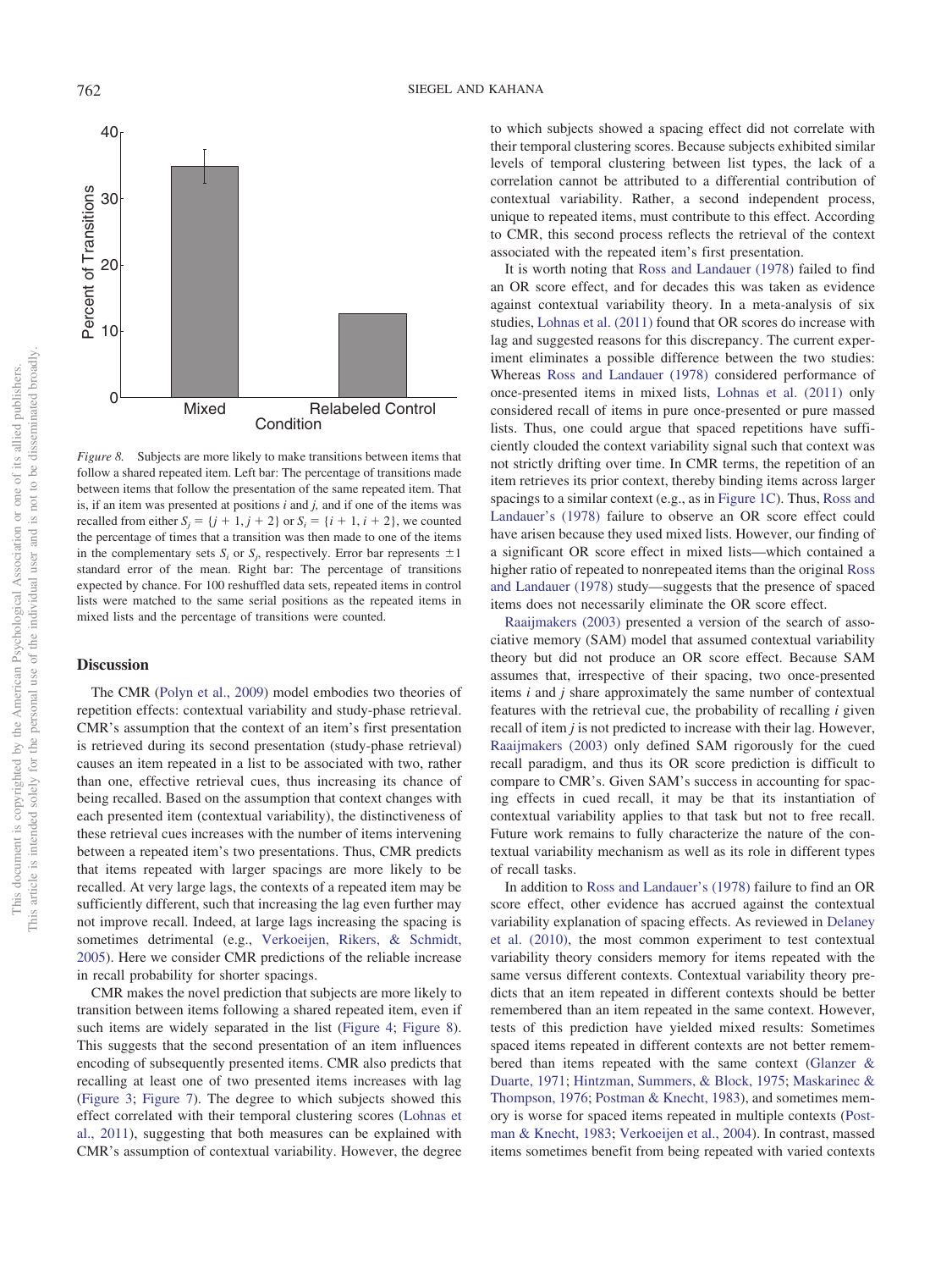<span id="page-8-9"></span>[\(Glanzer & Duarte, 1971;](#page-8-12) [Maskarinec & Thompson, 1976;](#page-9-29) [Ver](#page-9-6)[koeijen et al., 2004\)](#page-9-6). According to CMR, for spaced items the contextual variability advantage of two different contexts is counteracted by the study-phase retrieval advantage of retrieving the item's prior context. Different types of contextual information could induce different levels of study-phase retrieval, producing either no change or worsened memory for items repeated with the same versus different contexts. For massed items, the similarity in temporal contexts is not as strong an influence as the differences in the experimentally manipulated context. Thus, contextual variability for massed items would be more likely to produce a recall advantage.

Our findings of differences between OR scores (two items presented once) versus recall probabilities of repeated items (one item presented twice) is consistent with CMR's assumption that contextual variability alone cannot account for the spacing effect. For small lags in mixed lists, OR scores exceed recall probability of repeated items, yet OR scores reach a maximum value at lower lags than is typically seen for repeated items. In our implementation of CMR, two unique items have two distinct temporal contexts yet a repeated item is associated with one context—an amalgam of the two presentations. As a result, a repeated item's context does not benefit from improved recall as much as if it were associated with two entirely disparate cues.

Our transition analysis considered how repeating an item served to repeat its context, thus influencing the organization of surrounding items in memory. [Howard, Venkatadass, Norman, and Kahana](#page-9-31) [\(2007\)](#page-9-31) also considered this question, and found that, in comparison to a list of purely once-presented items, subjects are more likely to transition from a repeated item to an item following either of its presentations. Our results go beyond those of [Howard et al. \(2007\)](#page-9-31) by demonstrating that the repeated item need not be recalled to influence the organization of its neighbors.

In the experiment reported here, we also found spacing and lag effects in pure lists. We included the pure lists to ensure that the significant spacing effects in mixed lists did not merely reflect subjects' potential use of a rehearsal borrowing strategy, in which subjects use the time during the second presentation of a massed item to rehearse other spaced items [\(Delaney et al., 2010\)](#page-8-1). Although [Hall \(1992\)](#page-8-11) failed to find a spacing advantage in pure lists (which control for rehearsal borrowing), [Toppino and Schneider's](#page-9-22) [\(1999\)](#page-9-22) replication with a larger range of lags did find an advantage of spaced over massed items, and with slight variations [Kahana](#page-9-21) [and Howard \(2005\)](#page-9-21) replicated their results. The finding of a spacing effect in pure lists suggests that rehearsal borrowing cannot entirely account for the spacing effect in mixed lists. Here we show how retrieved context theory, as embodied in CMR, could account for the effects of repeated items and once-presented items in mixed lists.

Although we found that retrieved context theory can account for the set of repetition effects reported here, other mechanisms may contribute as well. For instance, another popular theory of repetition effects, deficient-processing theory, assumes that a repeated item's memory trace is retrieved with strength inversely proportional to its lag [\(Greene, 1989;](#page-8-5) [Hintzman, 1974;](#page-8-14) [Toppino,](#page-9-32) [Fearnow-Kenney, Kiepert, & Teremula, 2009\)](#page-9-32). In the framework of retrieved context theory, this could mean that the amount of context retrieved for a repeated item decreases as a function of its

lag (e.g., [Pavlik & Anderson, 2005\)](#page-9-33). Future work remains to assess these subtle distinctions.

Our results constrain existing theories of repetition effects by implicating a strong role for a slowly drifting context representation that is updated with each newly presented, repeated, or recalled item. Further, CMR serves to unify memory theories applied to lists of once-presented items and those applied to repetition effects. Recall dynamics of once-presented items and repeated items are traditionally studied separately or, at best, as an interaction between two types of items with different properties. Yet our findings suggest that recall dynamics of both types of items are well characterized by considering their associated temporal contexts.

## **References**

- <span id="page-8-6"></span>Benjamin, A. S., & Tullis, J. (2010). What makes distributed practice effective? *Cognitive Psychology, 61,* 228 –247. [doi:10.1016/j.cogpsych](http://dx.doi.org/10.1016/j.cogpsych.2010.05.004) [.2010.05.004](http://dx.doi.org/10.1016/j.cogpsych.2010.05.004)
- <span id="page-8-3"></span>Bower, G. H. (1972). Stimulus-sampling theory of encoding variability. In A. W. Melton & E. Martin (Eds.), *Coding processes in human memory* (pp. 85–121). New York, NY: Wiley.
- <span id="page-8-0"></span>Cepeda, N. J., Pashler, H., Vul, E., Wixted, J. T., & Rohrer, D. (2006). Distributed practice in verbal recall tasks: A review and quantitative synthesis. *Psychological Bulletin, 132,* 354 –380. [doi:10.1037/0033-](http://dx.doi.org/10.1037/0033-2909.132.3.354) [2909.132.3.354](http://dx.doi.org/10.1037/0033-2909.132.3.354)
- <span id="page-8-10"></span>Delaney, P. F., & Verkoeijen, P. P. J. L. (2009). Rehearsal strategies can enlarge or diminish the spacing effect: Pure versus mixed lists and encoding strategy. *Journal of Experimental Psychology: Learning, Memory, and Cognition, 35,* 1148 –1161. [doi:10.1037/a0016380](http://dx.doi.org/10.1037/a0016380)
- <span id="page-8-1"></span>Delaney, P. F., Verkoeijen, P. P. J. L., & Spirgel, A. S. (2010). Spacing and testing effects: A deeply critical, lengthy and at times discursive review of the literature. *Psychology of Learning and Motivation, 53* (63–147). [doi:10.1016/S0079-7421\(10\)53003-2](http://dx.doi.org/10.1016/S0079-7421%2810%2953003-2)
- <span id="page-8-2"></span>Donovan, J. J., & Radosevich, D. J. (1999). A meta-analytic review of the distribution of practice effect: Now you see it, now you don't. *Journal of Applied Psychology, 84,* 795– 805. [doi:10.1037/0021-9010.84.5.795](http://dx.doi.org/10.1037/0021-9010.84.5.795)
- <span id="page-8-4"></span>Estes, W. K. (1955). Statistical theory of spontaneous recovery and regression. *Psychological Review, 62,* 145–154. [doi:10.1037/h0048509](http://dx.doi.org/10.1037/h0048509)
- <span id="page-8-8"></span>Gershman, S. J., Moore, C. D., Todd, M. T., Norman, K. A., & Sederberg, P. B. (2012). The successor representation and temporal context. *Neural Computation, 24,* 1553–1568. [doi:10.1162/NECO\\_a\\_00282](http://dx.doi.org/10.1162/NECO_a_00282)
- <span id="page-8-12"></span>Glanzer, M., & Duarte, A. (1971). Repetition between and within languages in free recall. *Journal of Verbal Learning and Verbal Behavior, 10,* 625– 630. [doi:10.1016/S0022-5371\(71\)80069-5](http://dx.doi.org/10.1016/S0022-5371%2871%2980069-5)
- <span id="page-8-7"></span>Glenberg, A. M. (1979). Component-levels theory of the effects of spacing of repetitions on recall and recognition. *Memory & Cognition, 7,* 95– 112. [doi:10.3758/BF03197590](http://dx.doi.org/10.3758/BF03197590)
- <span id="page-8-5"></span>Greene, R. L. (1989). Spacing effects in memory: Evidence for a twoprocess account. *Journal of Experimental Psychology: Learning, Memory, and Cognition, 15,* 371–377. [doi:10.1037/0278-7393.15.3.371](http://dx.doi.org/10.1037/0278-7393.15.3.371)
- <span id="page-8-11"></span>Hall, J. W. (1992). Unmixing effects of spacing on free recall. *Journal of Experimental Psychology: Learning, Memory, and Cognition, 18,* 608 – 614. [doi:10.1037/0278-7393.18.3.608](http://dx.doi.org/10.1037/0278-7393.18.3.608)
- <span id="page-8-14"></span>Hintzman, D. L. (1974). Theoretical implications of the spacing effect. In R. L. Solso (Ed.), *Theories in cognitive psychology: The Loyola symposium* (pp. 77–97). Potomac, MD: Erlbaum.
- <span id="page-8-13"></span>Hintzman, D. L., Summers, J. J., & Block, R. A. (1975). Spacing judgments as an index of study-phase retrieval. *Journal of Experimental* Psychology: Human Learning and Memory, 1, 31-40. [doi:10.1037/](http://dx.doi.org/10.1037/0278-7393.1.1.31) [0278-7393.1.1.31](http://dx.doi.org/10.1037/0278-7393.1.1.31)